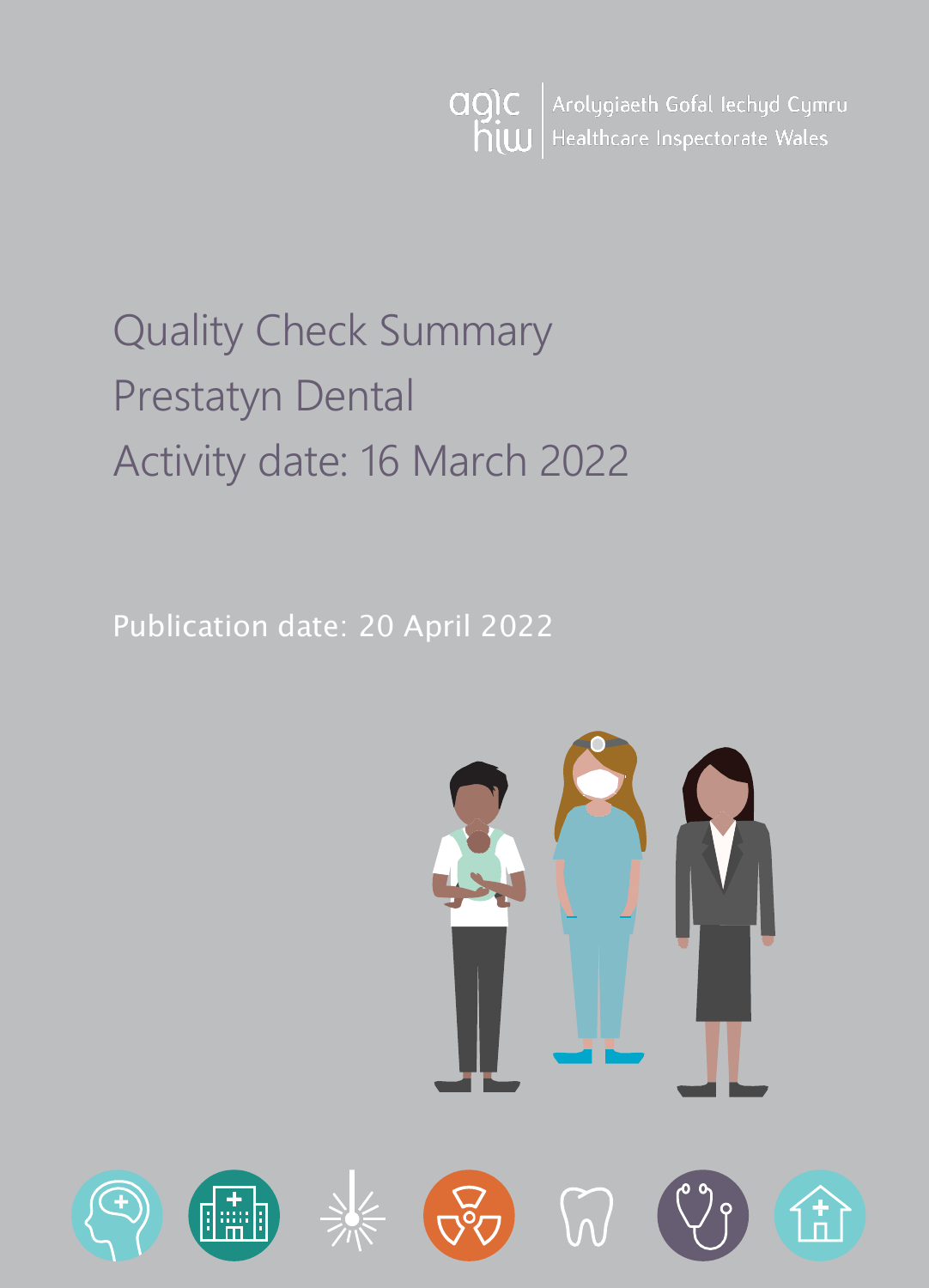This publication and other HIW information can be provided in alternative formats or languages on request. There will be a short delay as alternative languages and formats are produced when requested to meet individual needs. Please contact us for assistance.

Copies of all reports, when published, will be available on our website or by contacting us:

In writing:

Communications Manager Healthcare Inspectorate Wales Welsh Government Rhydycar Business Park Merthyr Tydfil CF48 1UZ

Or via

Phone: 0300 062 8163 Email: [hiw@gov.wales](mailto:hiw@gov.wales) Website: [www.hiw.org.uk](http://www.hiw.org.uk/)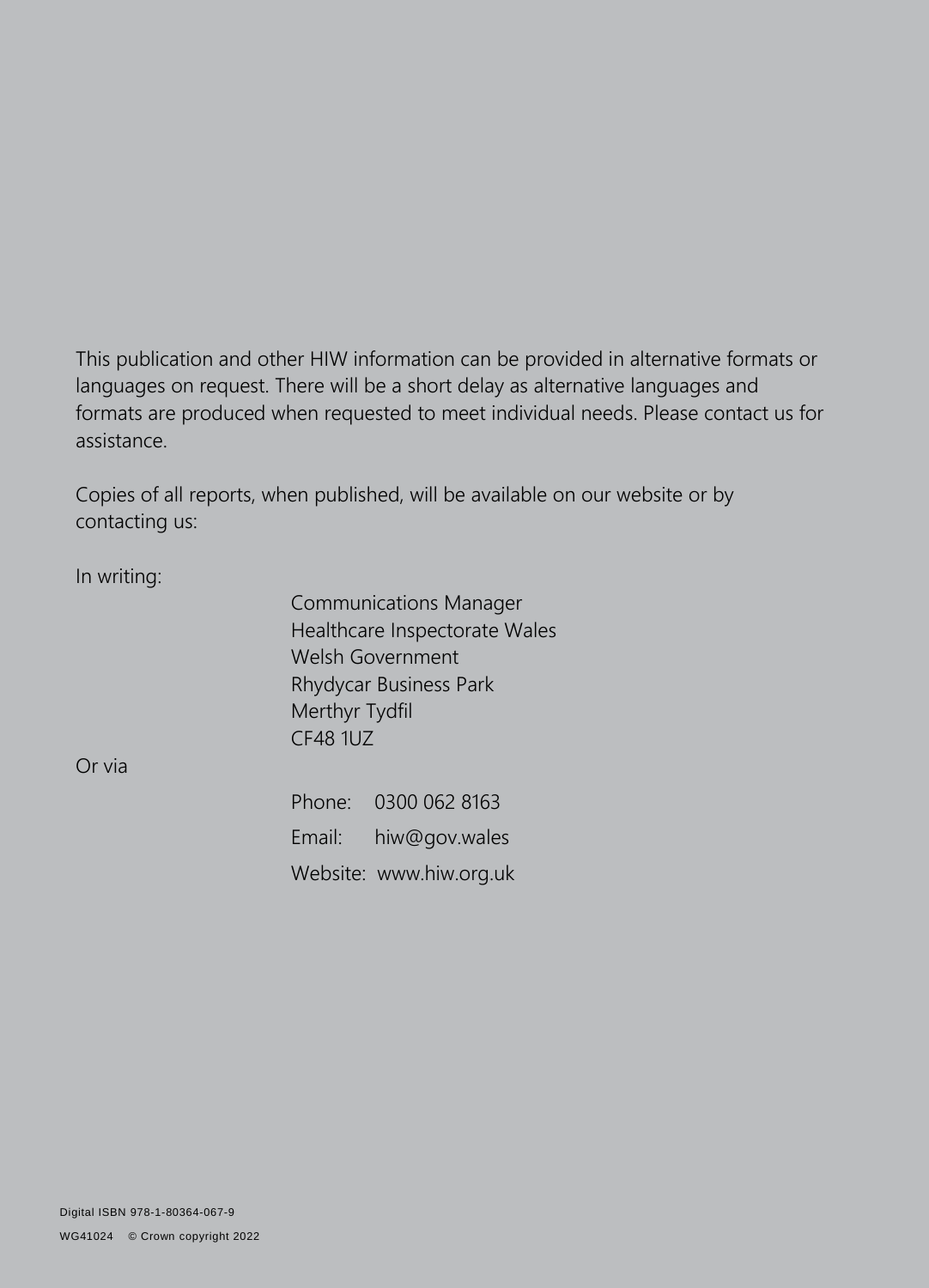# **Quality Check Summary**

# **Our approach**

Healthcare Inspectorate Wales (HIW) undertook a remote quality check of Prestatyn Dental as part of its programme of assurance work. Prestatyn dental is owned by Cordon Blue Ltd. The practice provides a range of private dental services.

HIW's quality checks form part of a new tailored approach to assurance and are one of a number of ways in which it examines how healthcare services are meeting the Private Dentistry (Wales) Regulations 2017.

Feedback is made available to service representatives at the end of the quality check, in a way which supports learning, development and improvement at both operational and strategic levels.

Quality checks are a snapshot of the standards of care within healthcare services. They are conducted entirely offsite and focus on three key areas; infection prevention and control, governance (specifically around staffing) and the environment of care. The work explores arrangements put in place to protect staff and patients from COVID 19, enabling us to provide fast and supportive improvement advice on the safe operation of services during the pandemic. More information on our approach to assurance and inspections can be found [here](https://hiw.org.uk/covid-19-response-and-our-approach-assurance-and-inspection).

We spoke to the registered manager on Wednesday 16 March 2022, who provided us with information and evidence about their service. We used the following key lines of enquiry:

- What changes have been implemented in light of COVID-19 to ensure infection prevention and control standards are maintained?
- How is the practice ensuring that all patients (including vulnerable/at risk groups) are able to access services appropriately and safely?
- How does the practice meet the needs of Welsh speaking patients when accessing healthcare services in the medium of Welsh?
- How has the practice and the services it provides adapted during this period of COVID-19?
- How does the practice ensure that equality and a rights based approach are embedded across the service?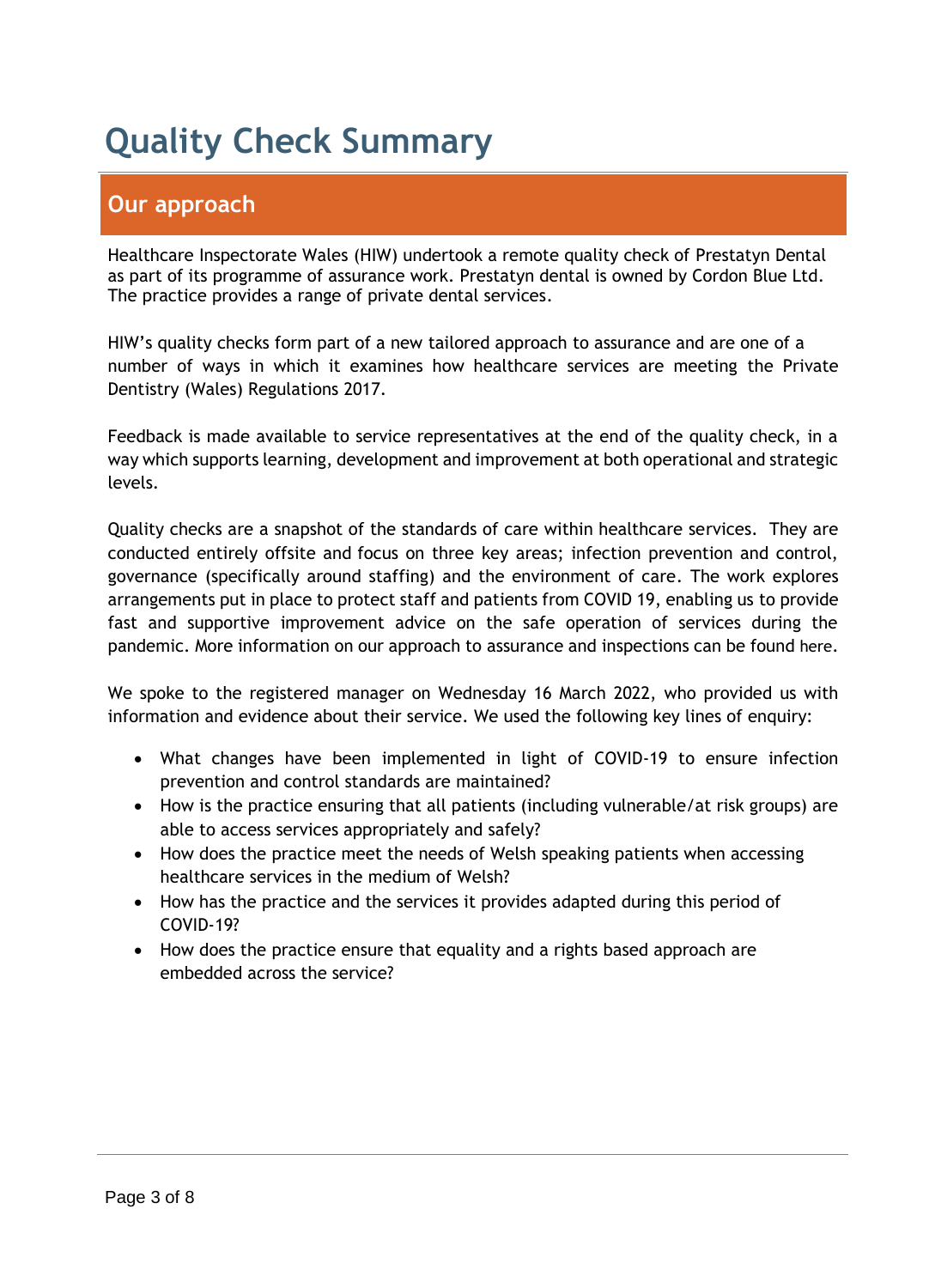## **Environment**

During the quality check, we considered how the service has responded to the challenges presented by COVID-19 and how the service has designed and managed the environment of care to keep it as safe as possible for patients, staff and visitors.

The key documents we reviewed included:

- Environmental impact analysis
- Environmental policy statement
- General risk assessment.

We also questioned the service representatives on the changes they have made to make sure patients continue to receive care and treatment according to their needs.

#### **The following positive evidence was received:**

We found that the service has conducted necessary risk assessments and updated relevant policies and procedures to meet the additional demands stemming from the COVID-19 pandemic.

We saw that a comprehensive general risk assessment had been undertaken which included assessments of the environment, equipment and the health, safety and wellbeing of staff, and patients visiting the practice.

We were told that, in order to protect staff and patients, any patients who need to attend the practice do so by pre-booked appointment only. We were told that all patients are screened for symptoms of COVID-19 at the point of booking an appointment. Patients are asked to ring the front door bell, before being attended to by staff and screened for COVID-19 symptoms, before being allowed into the practice on the day of their appointment.

We were told that all the surgeries are accessible through the main entrance. We were also told that care is taken to limit the number of patients attending at the same time and that floor markings have been provided to aid social distancing. Staff admitting patients onto the premises wear appropriate personal protective equipment (PPE).

We were told that the Lead Nurse checks the emergency equipment, drugs and oxygen daily and that these checks are recorded.

#### **No areas for improvements were identified.**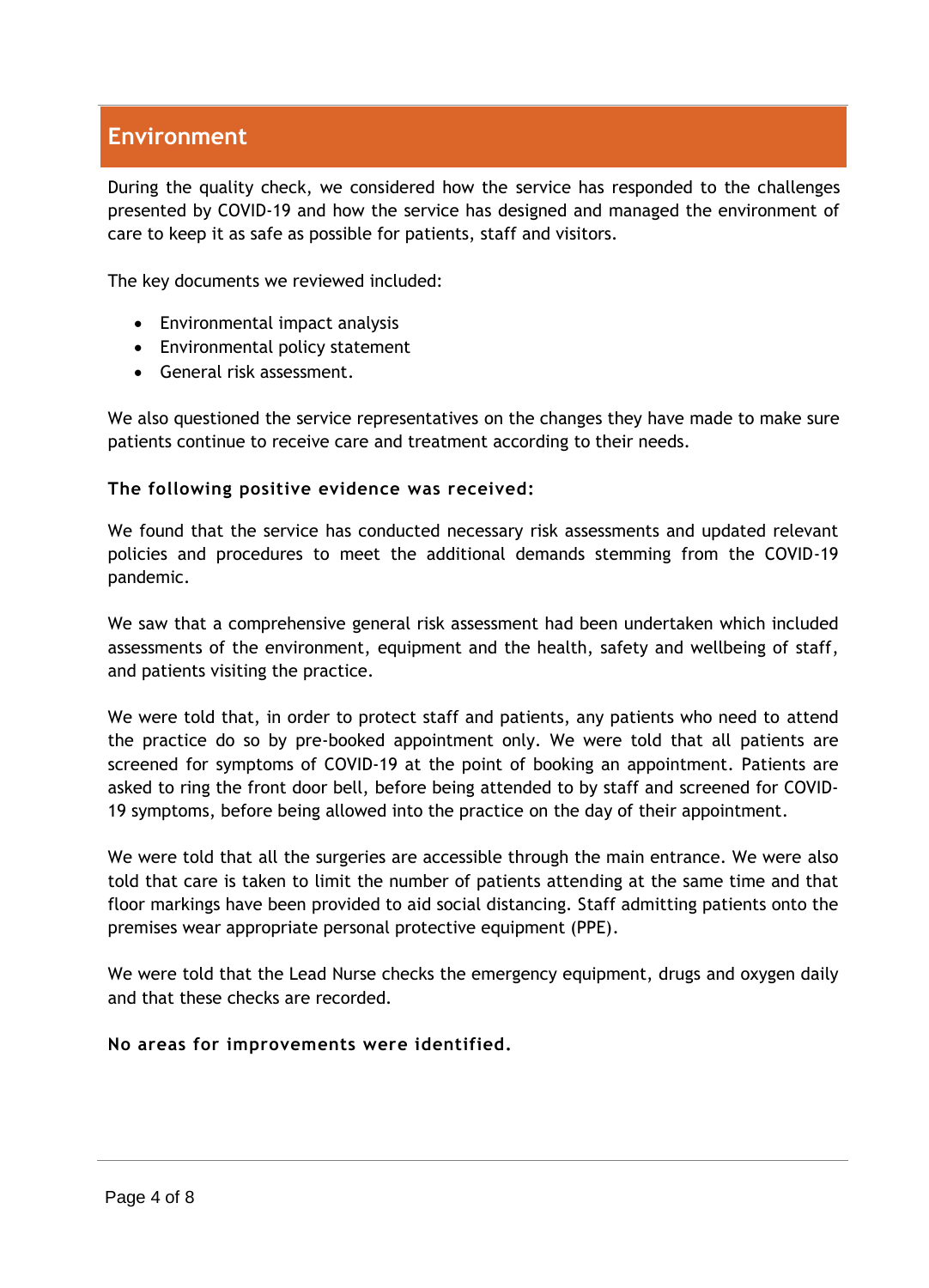# **Infection prevention and control**

During the quality check, we considered how the service has responded to the challenges presented by COVID-19, and how well it manages and controls the risk of infection to help keep patients, visitors and staff safe.

The key documents we reviewed included:

- Infection control policy
- A copy of the most recent WHTM01-05<sup>1</sup> decontamination audit and the action plan to address any areas for improvement
- Cleaning schedules
- Autoclave testing record
- Autoclave protein residue test
- Cleaning Guidance
- Manual cleaning policy and protocol
- Manual cleaning procedure
- COVID-19 risk based clinical protocols alert
- Surgery cleaning schedules
- Ultrasonic bath cleaning record.

#### **The following positive evidence was received:**

We were told that all staff have a clear understanding of the latest guidance issued by the Chief Dental Officer for the dental management of patients in Wales during C-19 pandemic recovery<sup>2</sup>. The guidance is intended for use by all dental care settings in Wales. Changes to the practice's Standard Operating Procedure were communicated to staff by means of e-mail and face to face discussions.

We were told that that staff have received regular COVID-19 updates. Any new guidance and procedures are discussed with staff to ensure that they understand the implications of the changes on their work.

We were also told that staff have received various internal training to include infection prevention and control and the correct use of PPE i.e the donning, doffing.

We were told that the use of PPE has been optimised with adequate stocks sourced and monitored on a regular basis. The registered manager did not foresee any issues with sourcing PPE in the future.

 $1$  WHTM 01-05 includes information on an audit of compliance with decontamination. The audit has been developed by dentists in Wales and is supported by the Dental Section, Health Education and Improvement Wales.

<sup>2</sup> [dental-management-of-patients-in-wales-during-c-19-pandemic-recovery.pdf \(gov.wales\)](https://gov.wales/sites/default/files/publications/2022-01/dental-management-of-patients-in-wales-during-c-19-pandemic-recovery.pdf)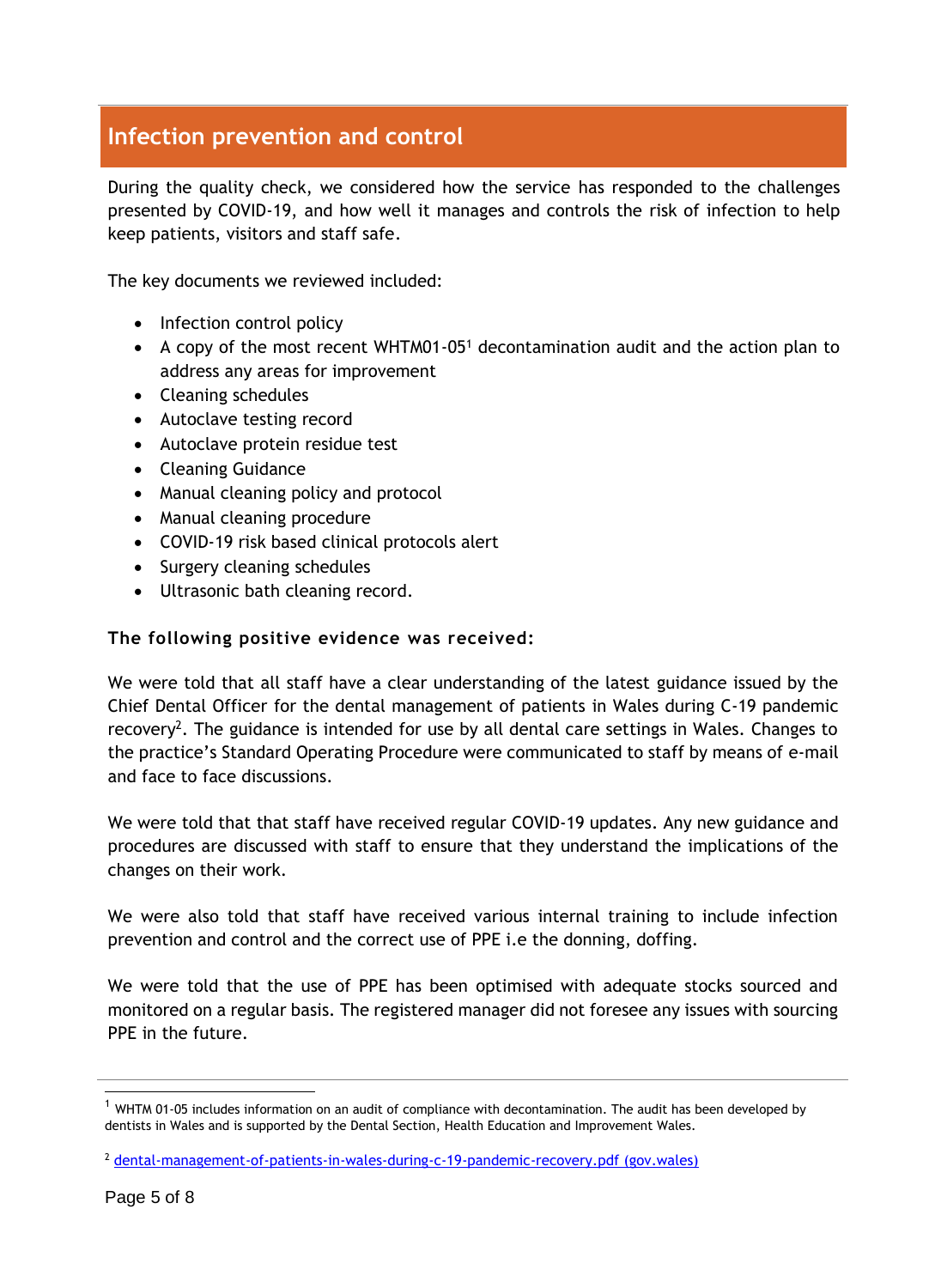We saw that an infection control audit had been conducted, aligned to the Welsh Health Technical Memorandum (WHTM) 01-05 guidance, and we saw that an action plan had been drawn up to address any issues highlighted during the audit.

Documented evidence presented showed that all surgeries are thoroughly cleaned daily. We also saw evidence to demonstrate that the autoclaves<sup>3</sup> and ultrasonic bath<sup>4</sup> are being checked on a daily basis to ensure that they are working correctly.

We were told that Aerosol Generating Procedures (AGP)<sup>5</sup> have been risk assessed to minimise aerosol transmission. More time is allowed for enhanced cleaning following AGPs and additional time is allowed for staff to put on and take off PPE. A decision has also been made to continue with the current AGP protocol due to the prevalence of the Omicron variant.

### **No areas for improvements were identified.**

### **Governance / Staffing**

As part of this standard, HIW questioned the service representatives about how, in the light of the impact of COVID-19, they have adapted their service. We explored whether management arrangements ensure that staff are suitable in their roles and are appropriately trained in order to provide safe and effective care.

The key documents we reviewed included:

- Copy of the latest annual report prepared under Regulation 16(3) of the Private Dentistry (Wales) Regulations 2017
- Consent policy
- Business continuity plan
- The current percentage completion rates for mandatory training
- $\bullet$  Statement of purpose<sup>6</sup>

<sup>5</sup> An aerosol generating procedure (AGP) is a medical procedure that can result in the release of airborne particles (aerosols) from the respiratory tract when treating someone who is suspected or known to be suffering from an infectious agent transmitted wholly or partly by the airborne or droplet route.

<sup>6</sup> The statement of purpose is the information required in accordance with Schedule 1 to the Private Dentistry (Wales) Regulations. This includes the practice aims and objectives and the names and qualifications of the dentists and dental staff. Additionally, it should list the kinds of treatment, facilities and all other services provided in or for the purposes of the private dental practice, including details of the range of needs which those services are intended to meet.

 <sup>3</sup> Autoclaves are items of equipment that are used in dental practices to sterilize all of the instruments and all of the materials used in professional procedures.

<sup>&</sup>lt;sup>4</sup> Ultrasonic cleaner removes bioburden by using sound waves generated by electrical energy. As the sound waves move through the liquid cleaning solution, they cause the formation and bursting of millions of small bubbles.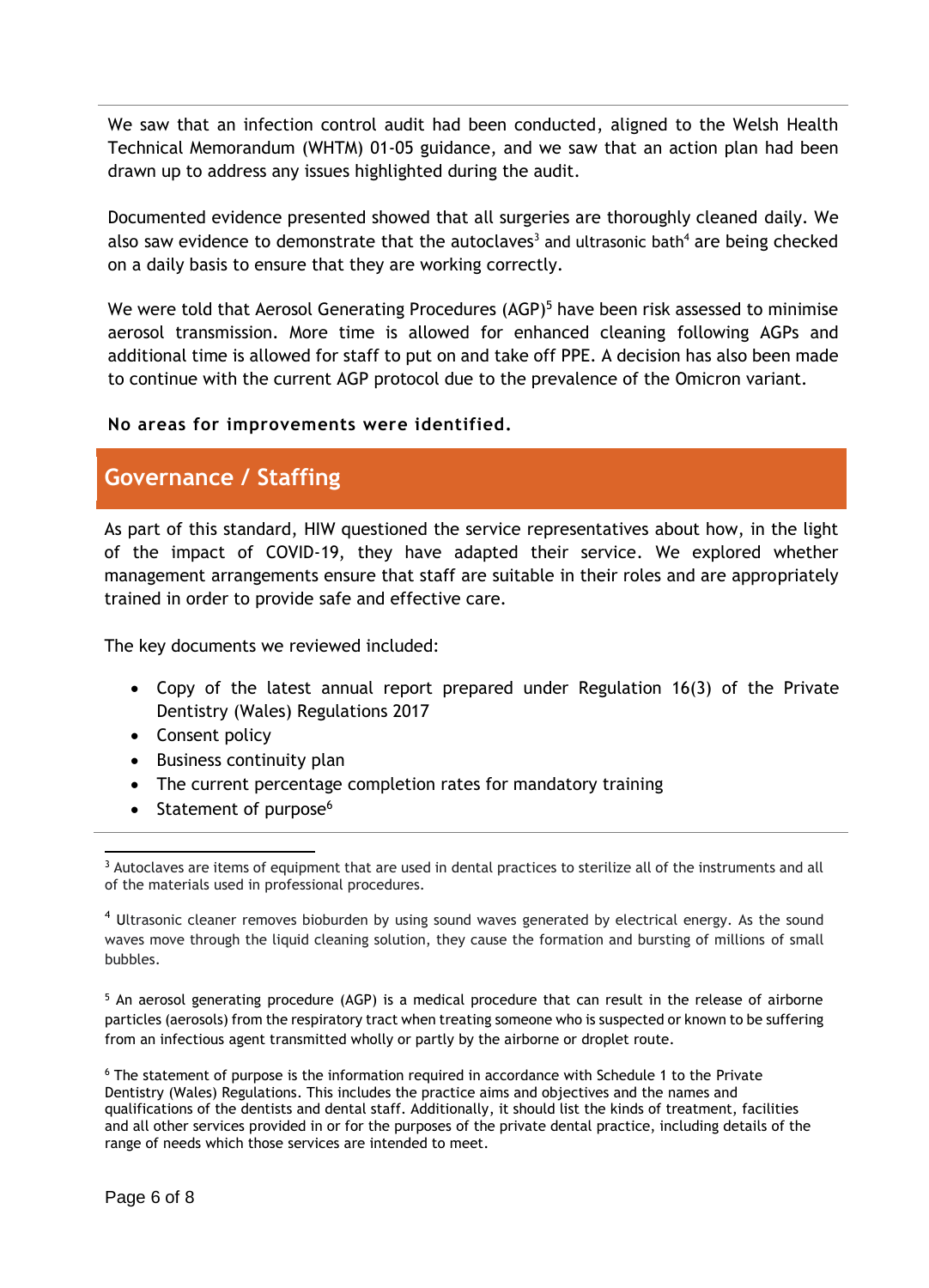- Patient information leaflet
- Patient record audit
- X-ray image audit.

#### **The following positive evidence was received:**

We were provided with a copy of the statement of purpose and patient information leaflet<sup>7</sup> which contain relevant information about the services offered. The practice also has a website which provides useful information for patients.

We were told that the practice management team continuously strive to improve the service provided to patients. This was evidenced in the audit documentation provided with the selfassessment.

We were provided with a sample of policies and procedures in place at the practice. We saw that these had been reviewed during the year and we also saw that they contained a review date.

The registered manager confirmed that they were aware of incident reporting processes and knew how to contact HIW to report incidents or to seek advice. We were told that incidents are recorded and reviewed monthly with any learning points communicated to staff.

We were told that there are no current staff sicknesses and there are no current vacancies at the practice. We were also told that agency staff are not used.

We saw evidence of staff training records, which showed high compliance with mandatory training.

We were told that translation services were available to patients wishing to access services or information in languages other than English. We were told that the practice currently employs one Welsh speaking staff member.

The registered manager is also the principal dentist at Prestatyn Dental. The registered manager works full time at the practice and is on hand, on a daily basis, to monitor the quality of the service priovided. The registered manager is supported by the practice Business Manager/Conmpliance Lead, Lead Nurse and the Area Lead. The responisble individual<sup>8</sup> also works at the practice and undertakes regular formal assessements of the quality of service provision as required by Regulation 23 of The Private Dentistry (Wales) Regulations 2017.

 $<sup>7</sup>$  The patient information leaflet is supplied to patients and includes the information required by Schedule 2</sup> to the above regulations. The information included a summary of the statement of purpose, arrangements seeking patients' views, access to the premises and keeping appointments.

<sup>&</sup>lt;sup>8</sup> "Responsible individual" means an individual who is the director, manager, secretary or other officer of the organisation and is responsible for supervising the management of a private dental practice.